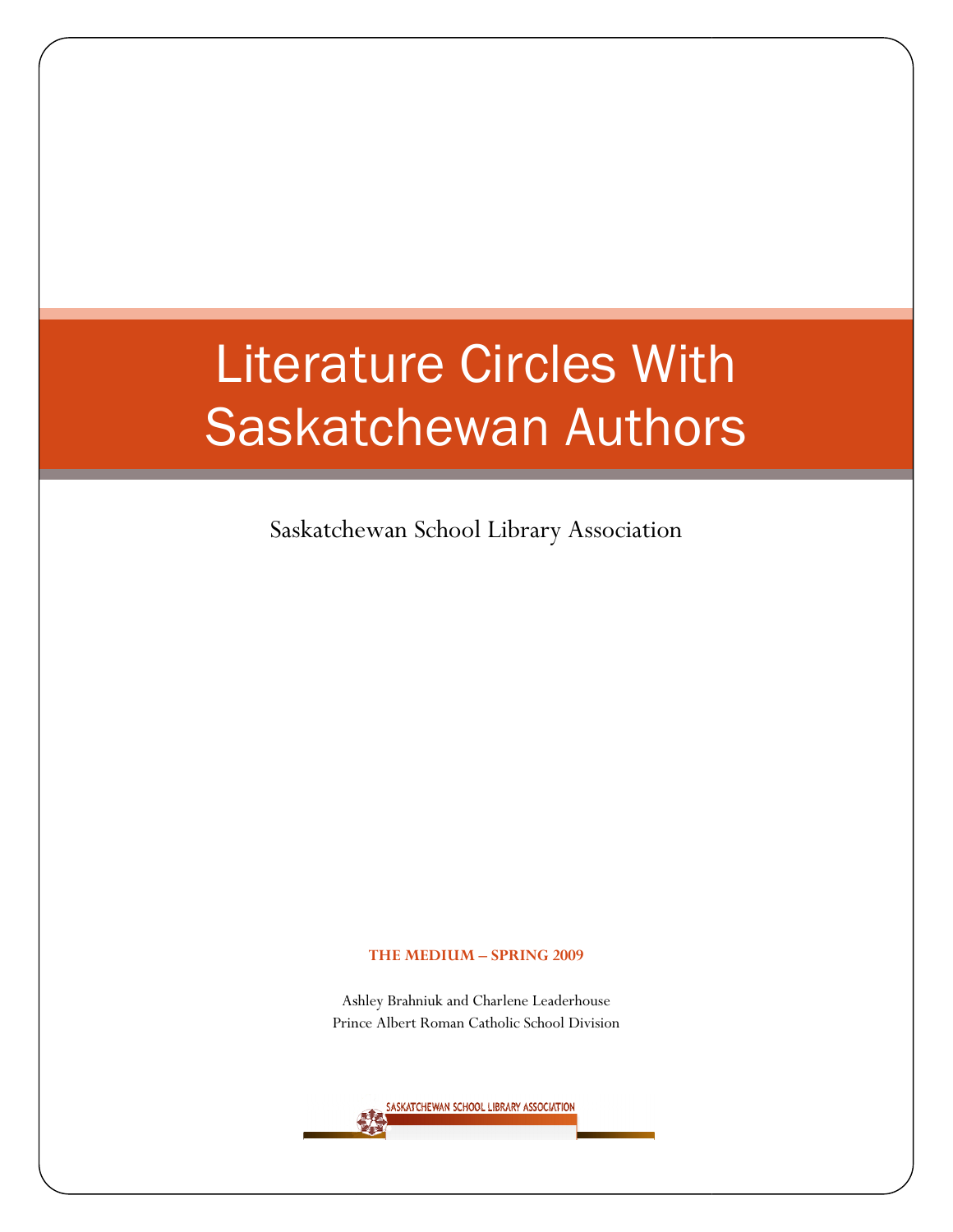## Literature Circles With Saskatchewan Authors

## Saskatchewan School Library Association

## **Learning Outcomes**

## English Language Arts

### Listening

- Show respect for presenter's opinions and ideas through active listening and other appropriate behaviours (e.g., providing polite feedback, responding to the speaker's gestures, showing attentive body language)
- Appraise ideas for clarity and ask extending questions

### Speaking

- Share ideas, observations, and experiences courteously during structured small and large group talk, and accept responsibility for fulfilling own role as a group member
- Decide what to say and how to say it
	- Seek others' viewpoints to build on personal responses and understanding
	- Respond sensitively and respectfully to others
	- Work co-operatively with others in small groups on structured tasks
	- Ask others for their ideas and express interest in their contributions
	- Show consideration for those whose ideas, abilities, and language differ from their own

### Reading

- Experience the work of Saskatchewan and other Canadian authors, including Aboriginal authors
- Set purposes and predict what text may be about
- Build connections between previous experiences, prior knowledge, and a variety of texts
- Use a dictionary to determine word meaning
- Notice how descriptive and figurative language is used in texts
- Record information in own words
- Cite authors, titles, and publication dates of sources
- Discuss meanings, ideas, and language in texts, relating their understanding to personal experiences, purposes, and other texts
- Discuss and paraphrase main ideas and author's purpose

### Writing

- Write regularly and confidently to respond to a range of experiences, ideas, observations, and texts
- Express and support a point of view with evidence and reasons
- Use personal experiences as a basis for exploring and expressing opinions and understanding
- Seek others' viewpoints to build on personal responses and understanding
- Organize ideas and information in ways that clarify and shape understanding

1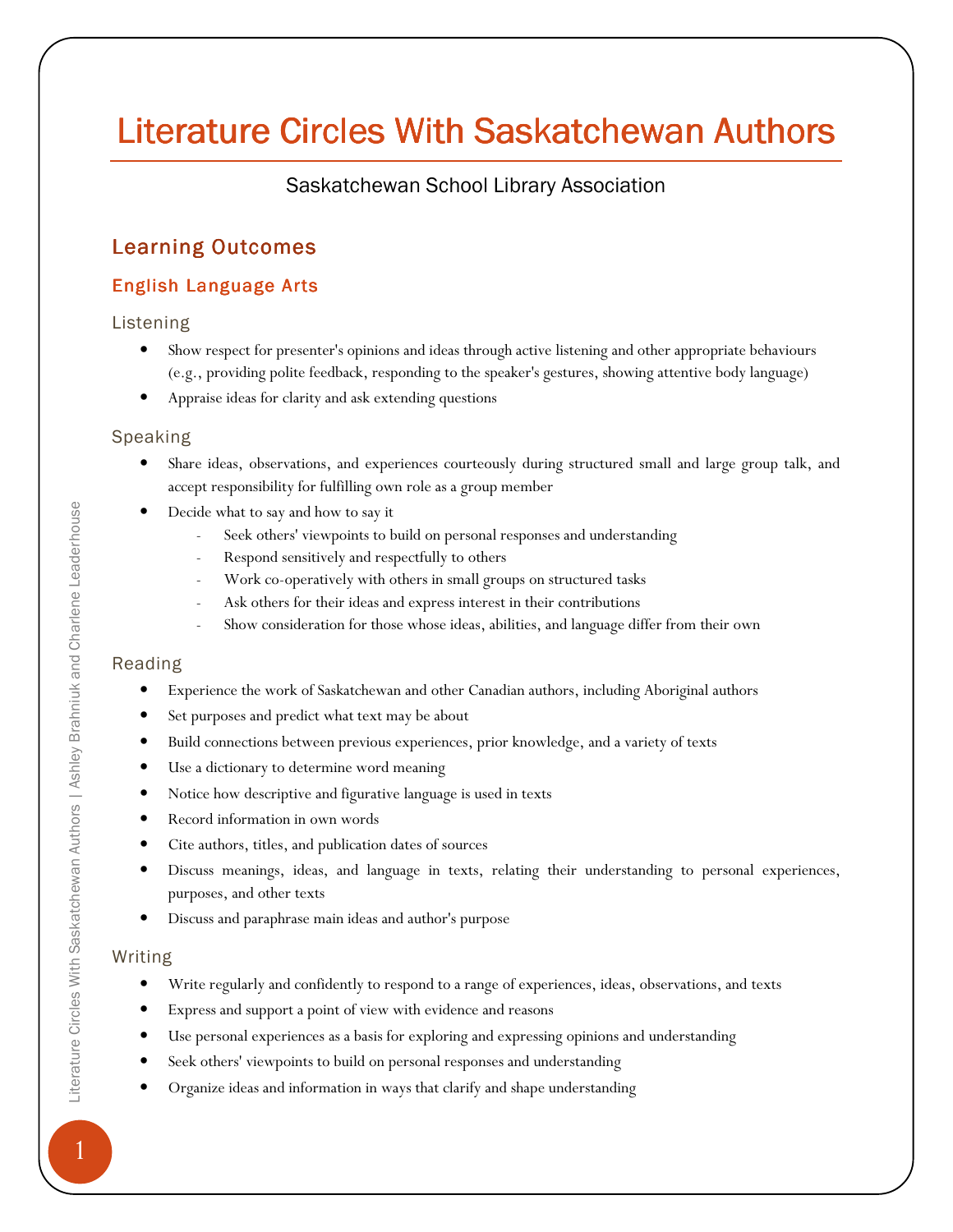- Formulate general and specific questions to identify information needs
- Gather and record information and ideas using a plan
- Verify the spelling of unfamiliar words using a variety of resources
- Use appropriate formatting and word processing when composing and revising

#### Viewing

• Recognize gaps in information gathered and locate additional information needed for a particular form, audience, or purpose

#### **Representing**

- Use graphic organizers (e.g., story map, time line, summary chart) to clarify and shape understanding
- Experiment with a range of media and conventions including charting, webbing, and video taping
- Choose images, words, and sounds appropriate to audience, purpose, and effect
- Use appropriate visual aids to enhance spoken and written communication
- Prepare organized multimedia presentations using pre-established organizers and criteria
- Recognize information gaps and locate additional information needed for a particular audience, purpose, and effect
- Gather, record, and organize information and ideas using a plan
- Share information on a topic using print, audiovisual, and dramatic forms to engage the audience
- Experiment with visual elements and ways in which they convey meaning
- Select words, sounds, and images for appropriate meaning
- Use appropriate formatting and graphics when presenting ideas
- Seek and reflect upon response from audience

### Information and Communication Technology Skills

- Locate and open a previously saved document
- Copy/paste information within an application
- Understand and respect copyright laws
- Format the text of a document by changing text size, font and style
- Import, position and manipulate relevant graphics into a word processing document
- Add text to graphic (select font, size, style)
- Select and move a graphic
- Modify size and shape of image
- Cut, copy, and paste an image
- Use special effects on a graphic such as rotate, stretch, and perspective
- Create a series of screens complete with text and graphics
- Record/import sound
- Use search engines on World Wide Web
- Bookmarks Websites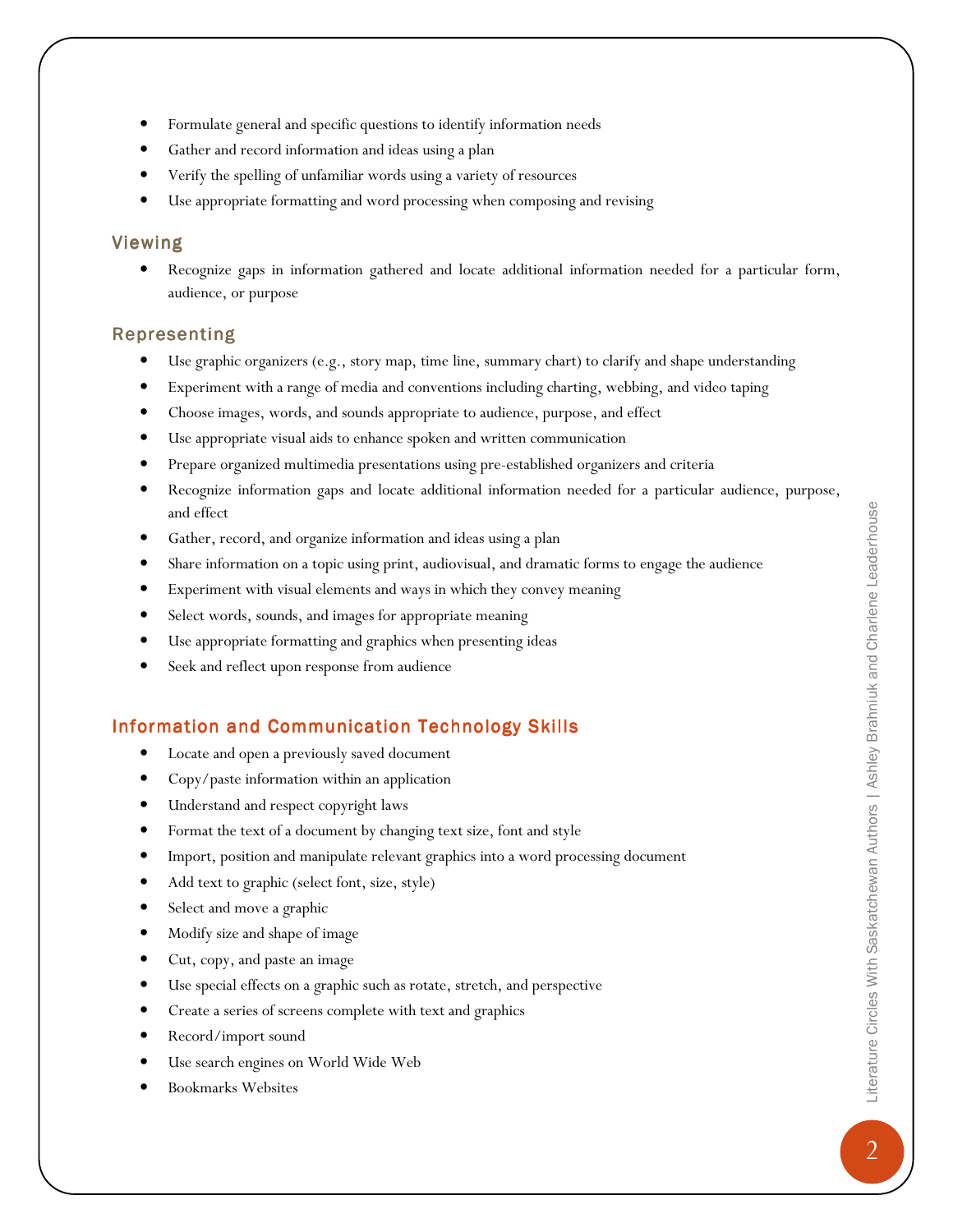## **RESOURCES**

Aguerre Elizabeth, Suarez. (1999). Classroom Literature Circles: A Practical, Easy Guide (Grades 3-5) Greensboro, North Carolina: Carson-Dellosa Publishing Company Inc.

Alberta Learning. (2004). Focus on Inquiry: A Teacher's Guide to Implementing Inquiry-Based Learning. Edmonton, Alberta: Author.

Koechlin, Carol & Zwann, Sandi. (2006). Q-Tasks. Markham, Ontario: Pembroke Publishers.

Lawrence, Michael. (2004). Tips and Tricks for Using Digital Photography. Westminster, California: Teacher Created Resources, Inc.

RubiStar (http://rubistar.4teachers.org)

- Saskatchewan Education. (2002). English Language Arts: A Curriculum Guide for the Elementary Level (Grades 1 5). Regina, Saskatchewan: Author.
- Saskatchewan Education. (2003). *Information and Communication Technology Skill Checkpoints*. Regina, Saskatchewan: Author.
- Sloan, Megan S. (2005). Trait-Based Mini-Lessons for Teaching Writing in Grades 2-4 New York: The Writing Traits Company; Scholastic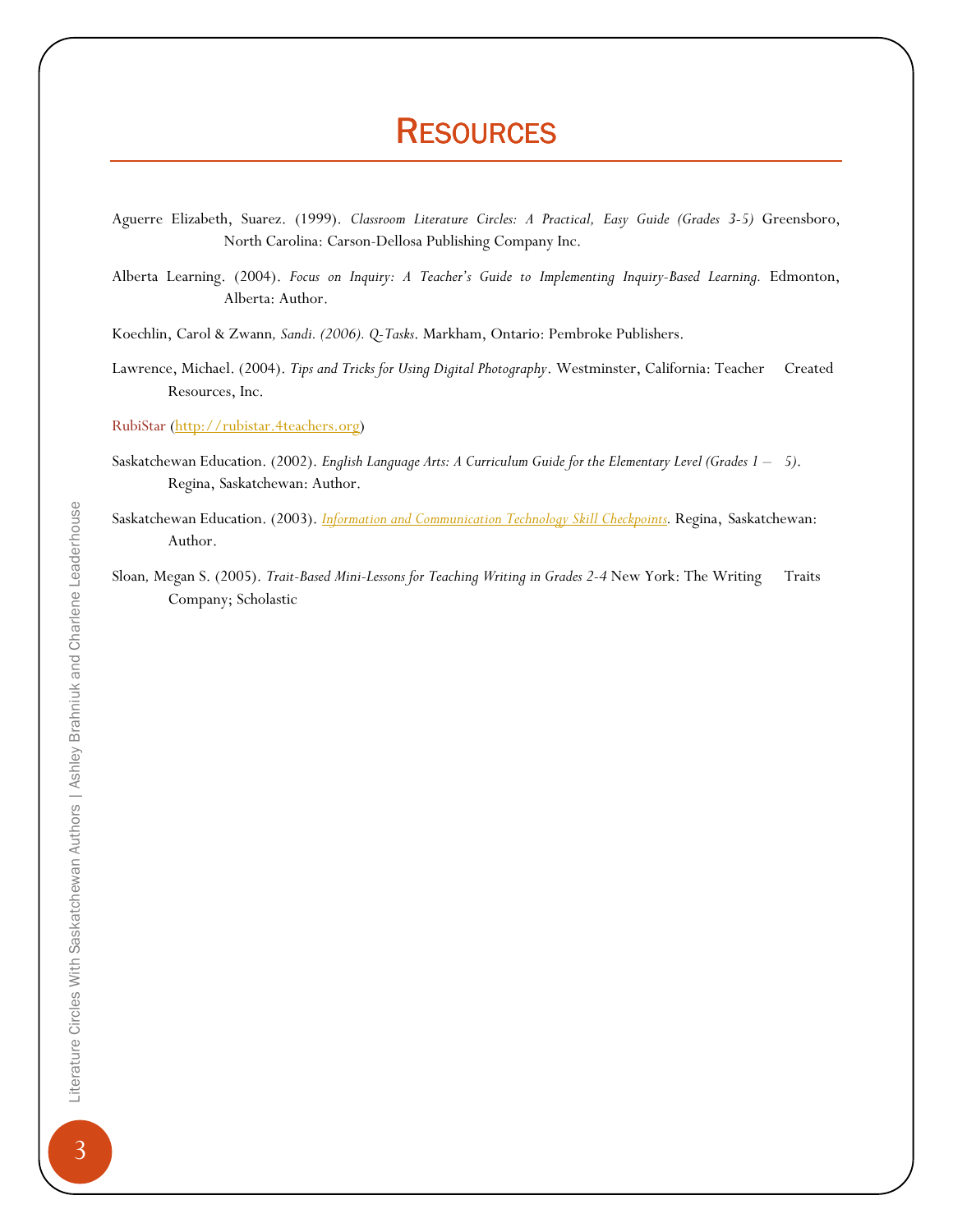## **LESSONS**

#### 1. Introduction

 Discuss what literature circles are, procedures, and final project. Show examples of book trailers created using PhotoStory. http://grade6z.blogspot.com/

#### 2. Learning Literature Circle Roles

 Using picture books suggested for the Word Choice trait in Trait-Based Mini-Lessons teach students the various roles they will be doing in their literature circles groups. Read students a picture book, then as a class fill out a job sheet for a specific role. For example:

Amos and Boris – Story Summarizer

When I Was Young in the Mountains - Question Creator

Night Noises – Imaginative Illustrator

Owl Moon - Bridge Builder

Barefoot: Escape on the Underground Railroad – Word Watcher

#### 3. Literature Circle Groups

- Groups may be homogenous or heterogeneous, depending on the class and goals. Create a timeline for reading, see examples of templates below. Students are assigned a new role for each section of reading. Discuss what a successful group should look like and sound like.
- Reading may be done in class (individual or round robin), assigned for homework, or a combination of the two. After students have completed their role, they meet as a group and share their work. After the first group meeting, discuss the progress of the group. Review as a class as many times as needed until groups are settled into a routine.

 There are many self and group assessments in the Classroom Literature Circles: A Practical, Easy Guide, as well as the ELA K-5 Curriculum Guide.

Fill out a Quick Fact Trading Card with information about the author of the students' assigned novel (Koechlin & Zwann, p. 54).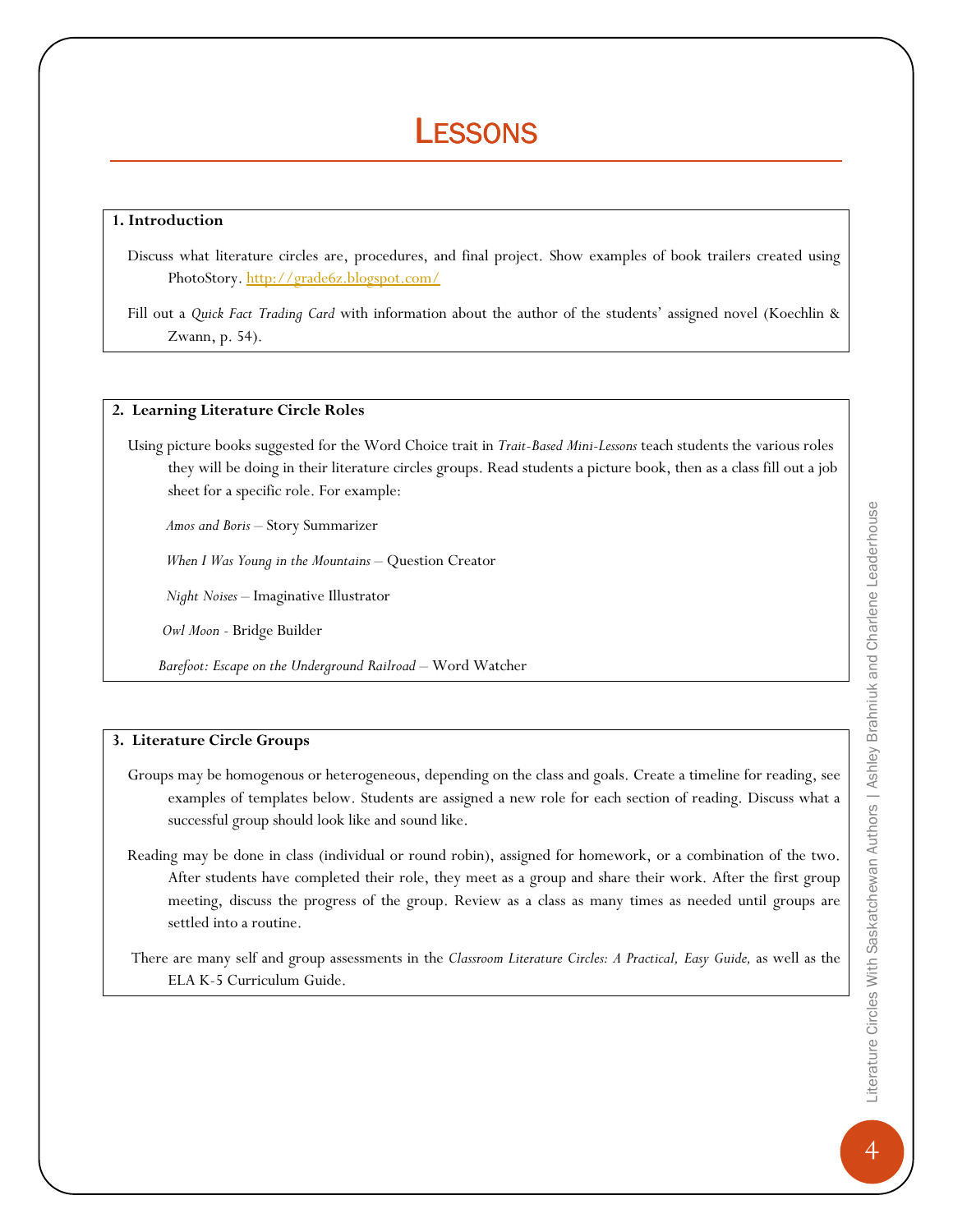4. PhotoStory

 Show students book trailer examples again. Discuss important elements such as plot, setting, and character. Remind students they will be storytelling using visual elements with little text. Students should create a storyboard using simple sketches. For an example of a storyboard, see Tips and Tricks for Using Digital Photography (Lawrence, p.95).

 Use the below handout as a guideline for creating PhotoStories. Students will need step by step guidance in the beginning, but will soon catch on. Do not allow students to linger too long when choosing pictures.

#### 5. Evaluation

 Students should have the opportunity show their PhotoStories to each other. This may be done in many ways. Save on your jump drive, save in a z file, or have students log in one at time and show on a LCD projector. Use http://rubistar.4teachers.org to create a rubric. Include categories such as Characters, Setting, Problem/Conflict, Images, Pacing, and Music.

#### 6. Unit Evaluation

An evaluation is appended.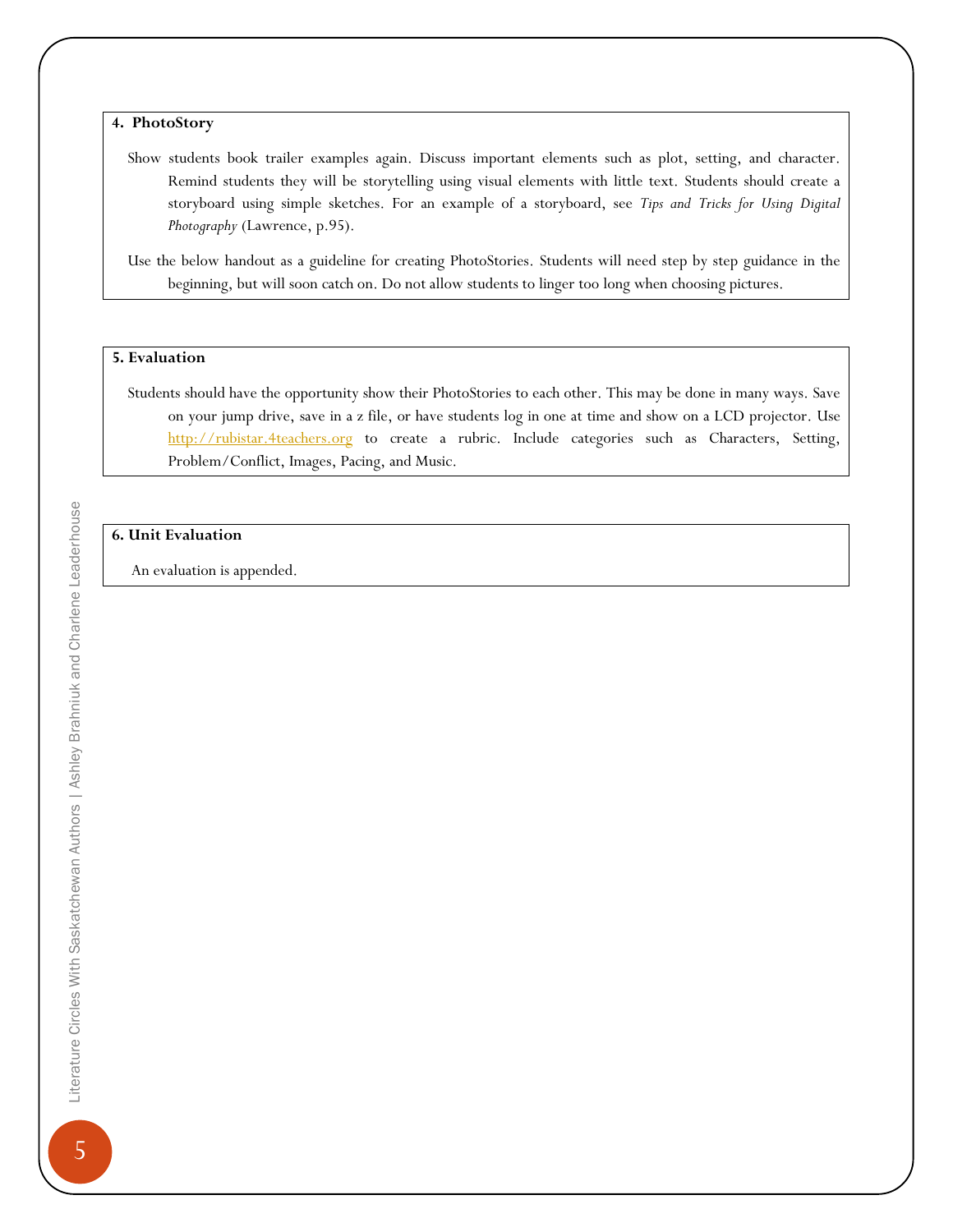## WHO TOOK HENRY AND MR. Z?

## Dave Glaze

 Henry and Mr. Z. are missing. Henry and Mr. Z – two lovable guinea pigs – are the pride and joy of Mrs. Whitestar's grade 5 class. Only they're gone, and it looks like someone stole them.

 Who would do such a thing? And why? And what happened to all the money in the teacher's desk? Friends and classmates Winston and Caroline are worried. Henry and Mr. Z have to get food and water soon.

 The friends have to solve the case, but it won't be easy. The list of suspects is long and time is quickly running out. Just who took Henry and Mr. Z?

#### Literature Circle Work Chart

- 1) As a group, read the assigned pages for each day.
- 2) By yourself, work on your assigned job.
- 3) As a group, discuss the jobs.
- 4) On occasion, you will be asked to do a self and group assessment.

| <b>Date</b> | <b>Pages</b> | <b>Story</b><br><b>Summarizer</b> | Question<br><b>Creator</b> | <b>Imaginative</b><br><b>Illustrator</b> | <b>Bridge</b><br><b>Builder</b> | <b>Word</b><br><b>Watcher</b> | <b>Circle</b><br><b>Supervisor</b> |
|-------------|--------------|-----------------------------------|----------------------------|------------------------------------------|---------------------------------|-------------------------------|------------------------------------|
|             | $1-9$        |                                   |                            |                                          |                                 |                               |                                    |
|             | $10-18$      |                                   |                            |                                          |                                 |                               |                                    |
|             | $19 - 32$    |                                   |                            |                                          |                                 |                               |                                    |
|             | $32 - 39$    |                                   |                            |                                          |                                 |                               |                                    |
|             | $40 - 50$    |                                   |                            |                                          |                                 |                               |                                    |
|             | $51-62$      |                                   |                            |                                          |                                 |                               |                                    |
|             | $63 - 71$    |                                   |                            |                                          |                                 |                               |                                    |
|             | $72 - 84$    |                                   |                            |                                          |                                 |                               |                                    |
|             | 85-94        |                                   |                            |                                          |                                 |                               |                                    |
|             | $95 - 104$   |                                   |                            |                                          |                                 |                               |                                    |
|             | $105 - 113$  |                                   |                            |                                          |                                 |                               |                                    |
|             | $113 - 120$  |                                   |                            |                                          |                                 |                               |                                    |
|             | $121 - 127$  |                                   |                            |                                          |                                 |                               |                                    |
|             | 128-137      |                                   |                            |                                          |                                 |                               |                                    |

**6 Circles With Saskatchewan Authors | Ashley Brahniuk and Charlene Leaderhouse** Literature Gircles With Saskatchewan Authors | Ashley Brahniuk and Charlene Leaderhouse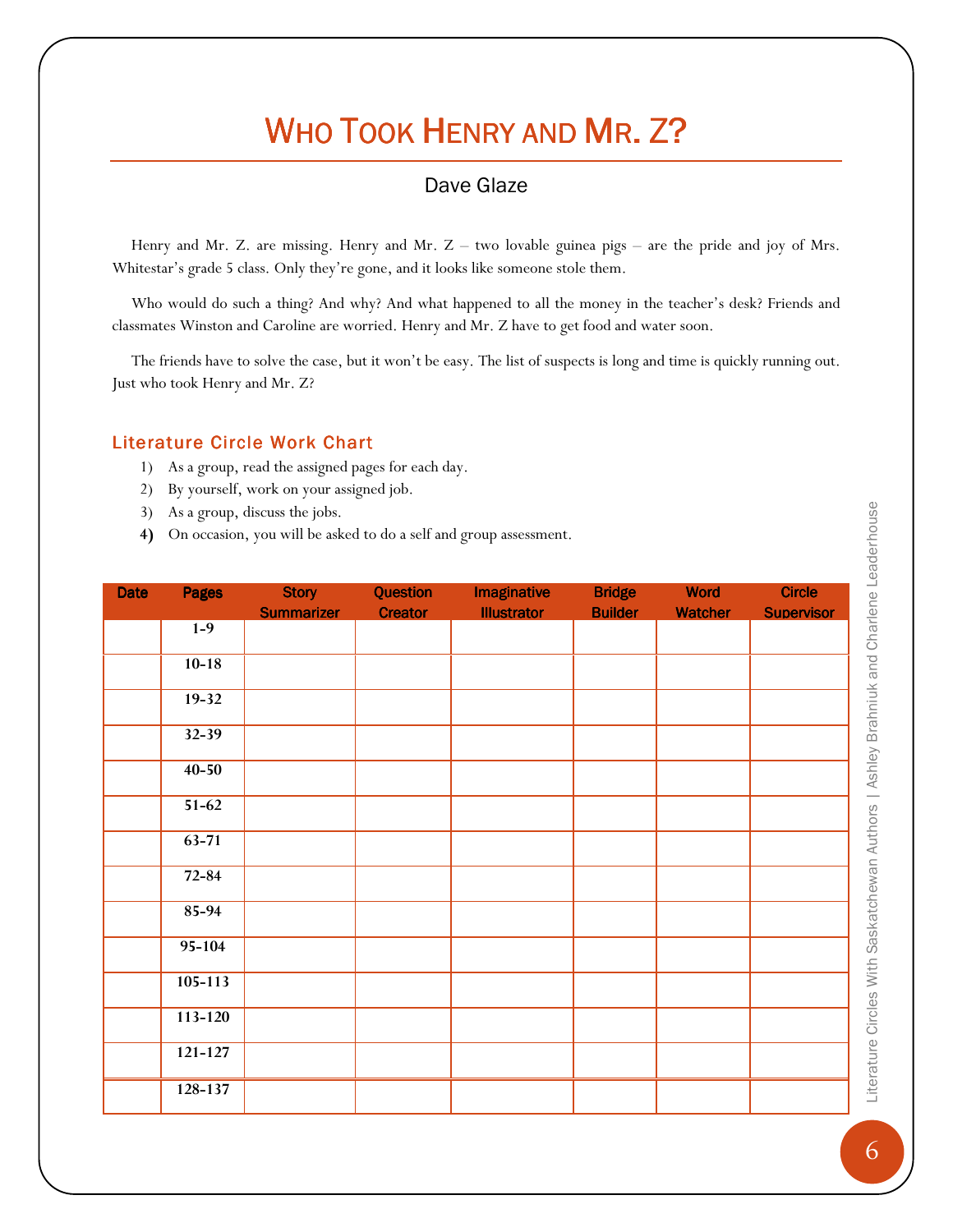## **PELLY**

## Dave Glaze

 Forced to leave behind everything she knows, Sandra moves with her father to the city and finds it a lonely place. The river reminds her of her home further north, and she begins to spend all her free time there – against her father's wishes. Sandra watches the pelicans and brings food to – one "Pelly," as she calls her special friend. But when Pelly's flock flies south, Pelly remains behind. Can Sandra keep her friend alive through the bitterly cold Prairie winter?

### Literature Circle Work Chart

- 1) As a group, read the assigned pages for each day.
- 2) By yourself, work on your assigned job.
- 3) As a group, discuss the jobs.
- 4) On occasion, you will be asked to do a self and group assessment.

| <b>Date</b> | <b>Pages</b> | <b>Story</b>      | <b>Question</b> | <b>Imaginative</b> | <b>Bridge</b>  | <b>Word</b>    | <b>Circle</b>     |
|-------------|--------------|-------------------|-----------------|--------------------|----------------|----------------|-------------------|
|             |              | <b>Summarizer</b> | <b>Creator</b>  | <b>Illustrator</b> | <b>Builder</b> | <b>Watcher</b> | <b>Supervisor</b> |
|             | $1-5$        |                   |                 |                    |                |                |                   |
|             | $6 - 12$     |                   |                 |                    |                |                |                   |
|             | $13 - 22$    |                   |                 |                    |                |                |                   |
|             | $23 - 33$    |                   |                 |                    |                |                |                   |
|             | $34 - 39$    |                   |                 |                    |                |                |                   |
|             | $40 - 48$    |                   |                 |                    |                |                |                   |
|             | $49 - 55$    |                   |                 |                    |                |                |                   |
|             | $56 - 65$    |                   |                 |                    |                |                |                   |
|             | $66 - 72$    |                   |                 |                    |                |                |                   |
|             | $73 - 80$    |                   |                 |                    |                |                |                   |
|             | $81 - 89$    |                   |                 |                    |                |                |                   |
|             | 90-96        |                   |                 |                    |                |                |                   |
|             | 97-106       |                   |                 |                    |                |                |                   |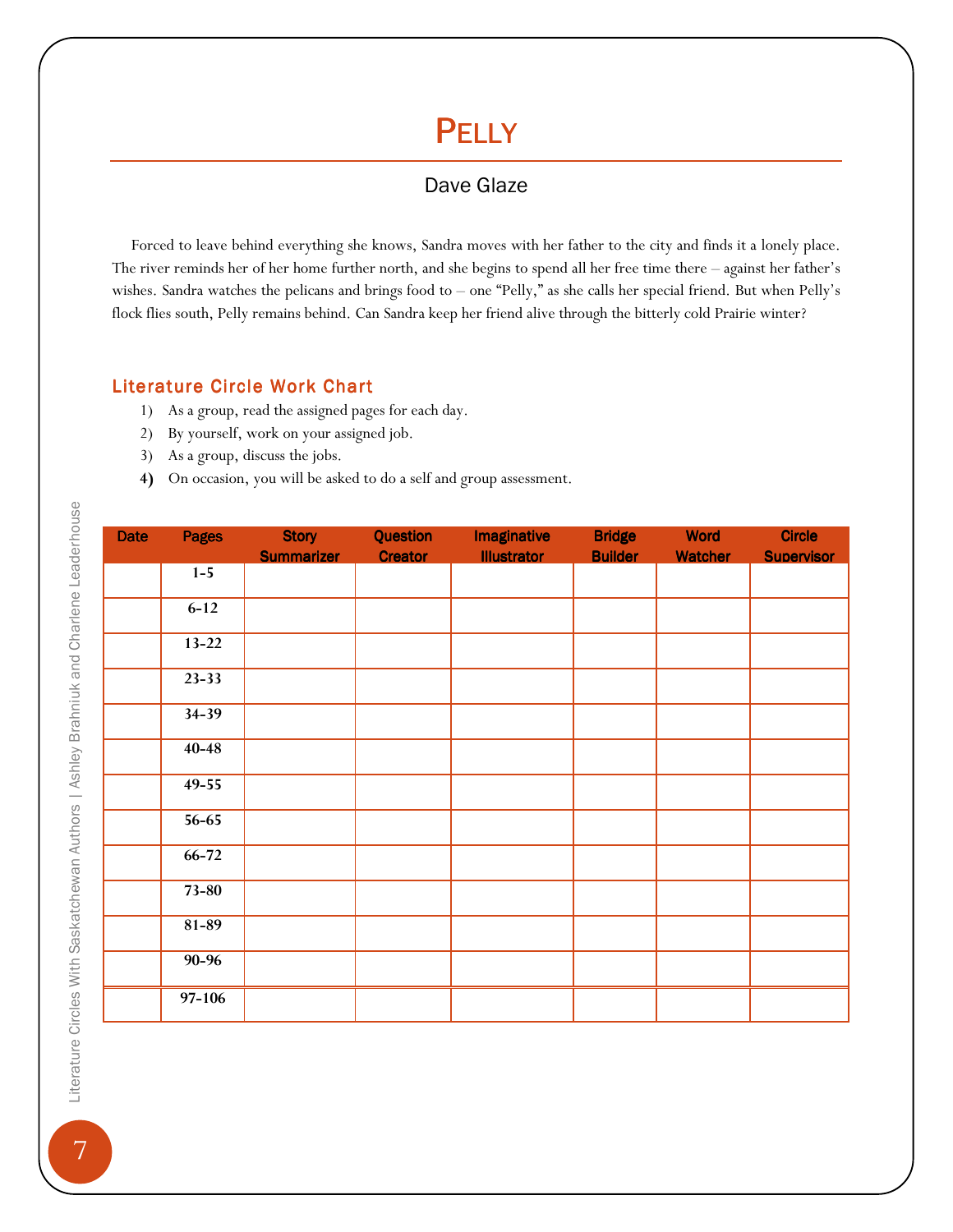## DINOSAUR BREAKOUT

## Judith Silverthorne

 Daniel lives in south-western Saskatchewan, an area rich in dinosaur fossils. He is already been part of one exciting discovery. Now he and his neighbour, old man Pederson, are working on a new dig.

 But a couple of local bullies, Todd and Craig Nelwin, don't like all the attention Daniel's getting. They attack him near his hideout, and when Daniel hits his head on a rock, he begins an incredible adventure!

What if you could really see a Tyrannosaurus Rex?

 Daniel is about to learn the answer. Will he live to tell anyone about it? And will he figure out some way to deal with the Nelwins?

### Literature Circle Work Chart

- 1) As a group, read the assigned pages for each day.
- 2) By yourself, work on your assigned job.
- 3) As a group, discuss the jobs.
- 4) On occasion, you will be asked to do a self and group assessment.

| <b>Date</b> | <b>Pages</b> | <b>Story</b><br><b>Summarizer</b> | Question<br><b>Creator</b> | <b>Imaginative</b><br><b>Illustrator</b> | <b>Bridge</b><br><b>Builder</b> | <b>Word</b><br><b>Watcher</b> | <b>Circle</b><br><b>Supervisor</b> |
|-------------|--------------|-----------------------------------|----------------------------|------------------------------------------|---------------------------------|-------------------------------|------------------------------------|
|             | $1 - 15$     |                                   |                            |                                          |                                 |                               |                                    |
|             | $16 - 27$    |                                   |                            |                                          |                                 |                               |                                    |
|             | $28-42$      |                                   |                            |                                          |                                 |                               |                                    |
|             | $43 - 60$    |                                   |                            |                                          |                                 |                               |                                    |
|             | $61 - 74$    |                                   |                            |                                          |                                 |                               |                                    |
|             | $75 - 87$    |                                   |                            |                                          |                                 |                               |                                    |
|             | $88 - 100$   |                                   |                            |                                          |                                 |                               |                                    |
|             | $101 - 115$  |                                   |                            |                                          |                                 |                               |                                    |
|             | $116 - 130$  |                                   |                            |                                          |                                 |                               |                                    |
|             | 131-144      |                                   |                            |                                          |                                 |                               |                                    |
|             | $145 - 160$  |                                   |                            |                                          |                                 |                               |                                    |
|             | $161 - 170$  |                                   |                            |                                          |                                 |                               |                                    |
|             | 171-181      |                                   |                            |                                          |                                 |                               |                                    |

**8 Circles With Saskatchewan Authors | Ashley Brahniuk and Charlene Leaderhouse** Literature Gircles With Saskatchewan Authors | Ashley Brahniuk and Charlene Leaderhouse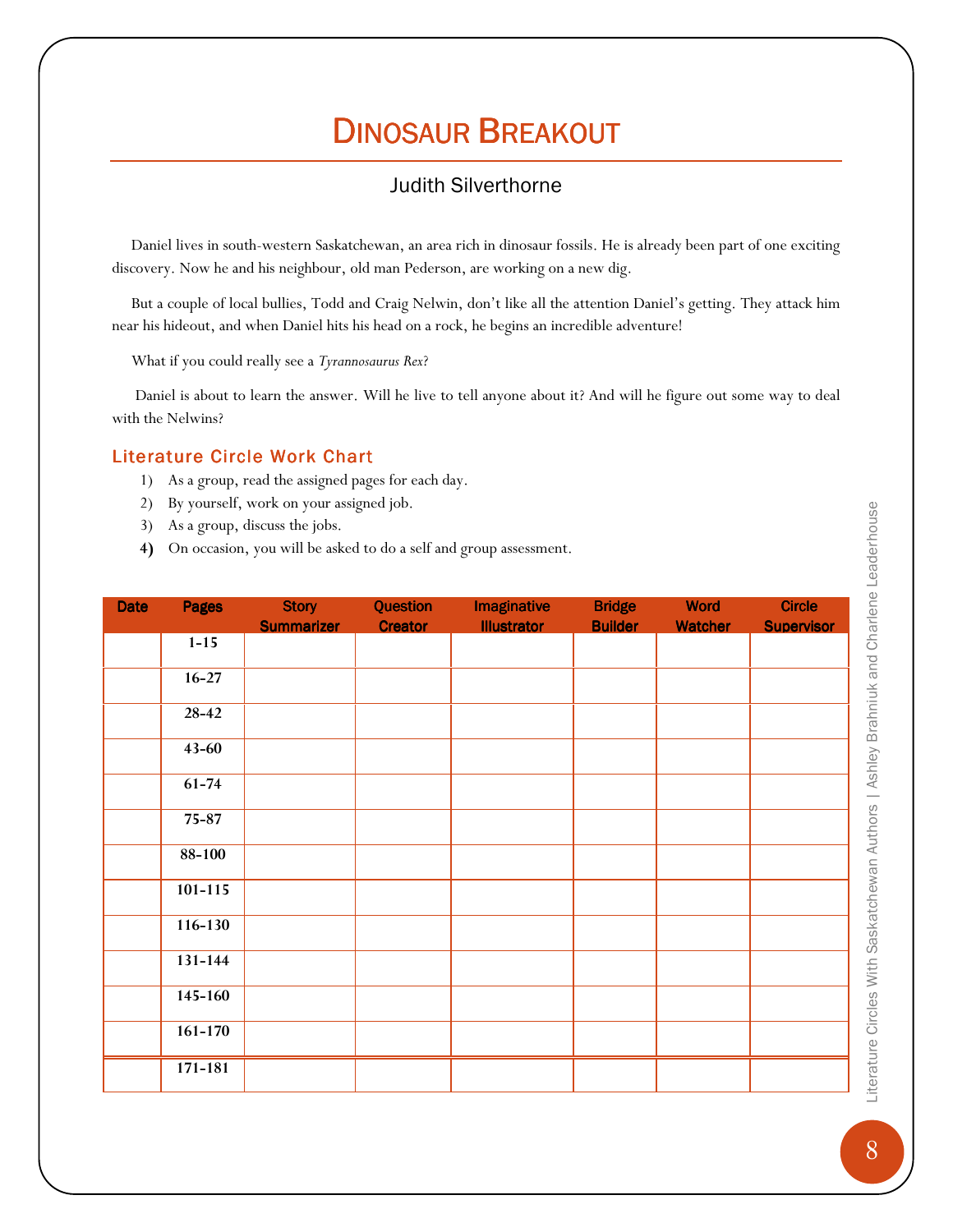## **WAITING FOR PELLY**

## Dave Glaze

 Last year, Sandra made friends with a young pelican. Now it's spring again, and Sandra visits the river every day to look for Pelly. She also helps her dad make a garden behind their tiny new house. It could be fun, if only their neighbours – grumpy Mr. Illic and bossy Rosemary – would leave them alone.

 But Pelly does not return to the river. Then Sandra starts going to Redberry Lake with an older friend, Jennifer, who works on a pelican study project. Sandra enjoys seeing the pelican families with their babies.

 But she doesn't see Pelly there either. Maybe something's happened to her, or maybe she's flown up north. Where could she be?

#### Literature Circle Work Chart

- 1) As a group, read the assigned pages for each day.
- 2) By yourself, work on your assigned job.
- 3) As a group, discuss the jobs.
- 4) On occasion, you will be asked to do a self and group assessment.

| <b>Date</b> | <b>Pages</b> | <b>Story</b>      | Question       | <b>Imaginative</b> | <b>Bridge</b>  | <b>Word</b>    | <b>Circle</b>     |
|-------------|--------------|-------------------|----------------|--------------------|----------------|----------------|-------------------|
|             |              | <b>Summarizer</b> | <b>Creator</b> | <b>Illustrator</b> | <b>Builder</b> | <b>Watcher</b> | <b>Supervisor</b> |
|             | $1 - 19$     |                   |                |                    |                |                |                   |
|             | $19 - 37$    |                   |                |                    |                |                |                   |
|             | $38 - 57$    |                   |                |                    |                |                |                   |
|             | $58 - 75$    |                   |                |                    |                |                |                   |
|             | 76-88        |                   |                |                    |                |                |                   |
|             | $89 - 105$   |                   |                |                    |                |                |                   |
|             | $106 - 124$  |                   |                |                    |                |                |                   |
|             | $124 - 139$  |                   |                |                    |                |                |                   |
|             | 140-158      |                   |                |                    |                |                |                   |
|             | $159 - 177$  |                   |                |                    |                |                |                   |
|             | 178-190      |                   |                |                    |                |                |                   |
|             | $191 - 204$  |                   |                |                    |                |                |                   |
|             | 205-211      |                   |                |                    |                |                |                   |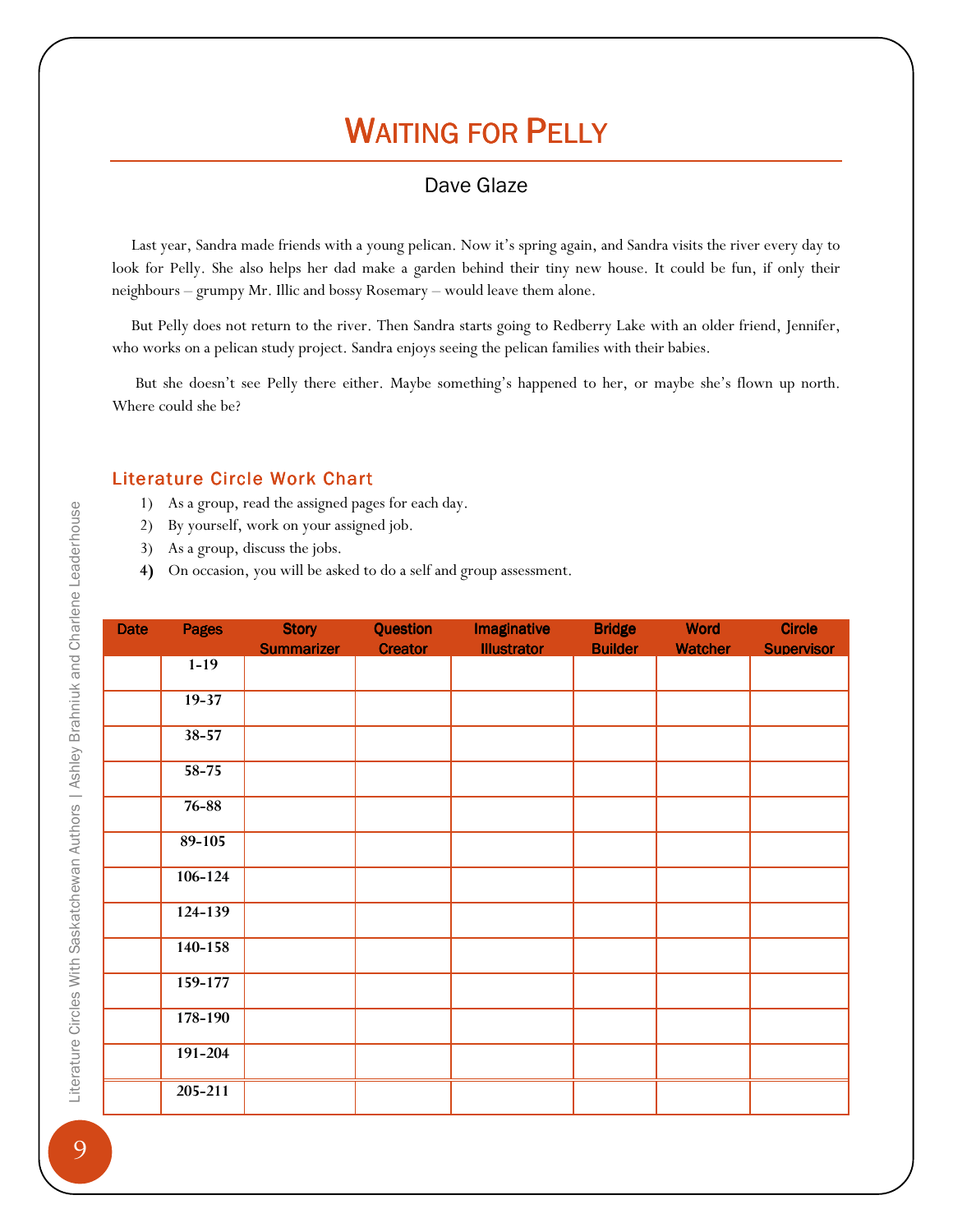## DINOSAUR BLACKOUT

## Judith Silverthorne

 Daniel lives in south-western Saskatchewan, land rich in fossils from the prehistoric past. Its nickname is Dinosaur Country. Daniel loves nothing more than fossil hunting. He even dreams about dinosaurs.

 But his dad wants him to take more interest in his chores. The farm is in financial trouble, and he does not think a bunch of old bones is going to help.

 Then, at his secret hideout, a hollowed-out cave in a hillside, Daniel makes an exciting find - a fossil never before seen in the area. But he has to watch out for Pederson, the scary old guy – crazy, some say – on the neighbouring land. And, he must also beware of Pederson's enormous dog.

What's Pederson hiding in his old shack? Why is he trying to scare Daniel away from the fossils?

#### Literature Circle Work Chart

- 1) As a group, read the assigned pages for each day.
- 2) By yourself, work on your assigned job.
- 3) As a group, discuss the jobs.
- 4) On occasion, you will be asked to do a self and group assessment.

| <b>Date</b> | <b>Pages</b> | <b>Story</b>      | Question       | <b>Imaginative</b> | <b>Bridge</b>  | <b>Word</b>    | <b>Circle</b>     |
|-------------|--------------|-------------------|----------------|--------------------|----------------|----------------|-------------------|
|             | $1 - 14$     | <b>Summarizer</b> | <b>Creator</b> | <b>Illustrator</b> | <b>Builder</b> | <b>Watcher</b> | <b>Supervisor</b> |
|             |              |                   |                |                    |                |                |                   |
|             | $15 - 26$    |                   |                |                    |                |                |                   |
|             | $27 - 41$    |                   |                |                    |                |                |                   |
|             | $42 - 54$    |                   |                |                    |                |                |                   |
|             | $55-69$      |                   |                |                    |                |                |                   |
|             | $70 - 86$    |                   |                |                    |                |                |                   |
|             | 87-104       |                   |                |                    |                |                |                   |
|             | $105 - 114$  |                   |                |                    |                |                |                   |
|             | 115-126      |                   |                |                    |                |                |                   |
|             | $126 - 137$  |                   |                |                    |                |                |                   |
|             | 138-150      |                   |                |                    |                |                |                   |
|             | $150 - 163$  |                   |                |                    |                |                |                   |
|             | 164-168      |                   |                |                    |                |                |                   |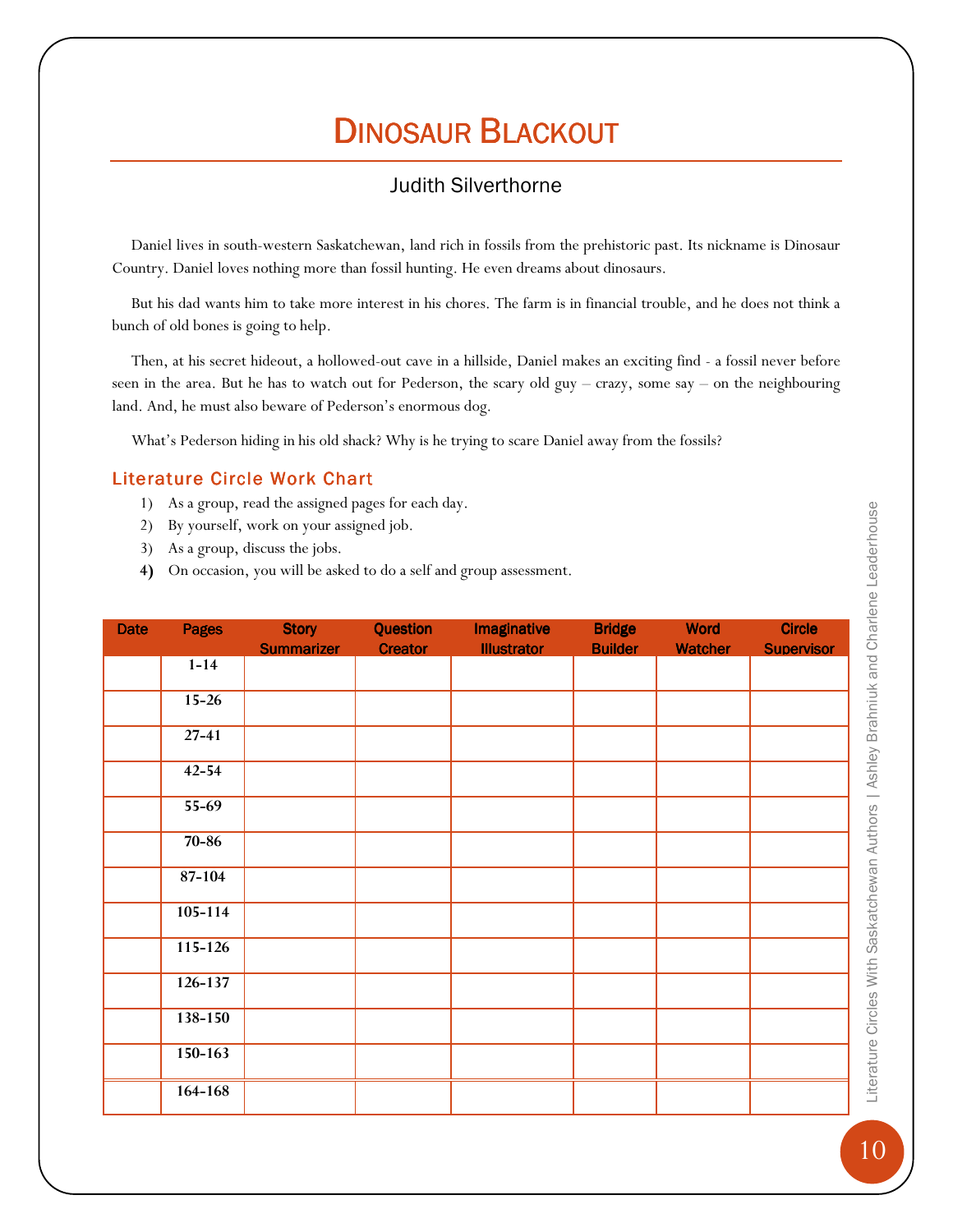## LITERATURE CIRCLES – PHOTO STORY

Have you ever seen a movie trailer to promote a movie? Think about what is included: important moments, main characters, plot twists, the setting. You are going to create a Photo Story to advertise your book. This will involve several steps.

### 1. Storyboard 1. Storyboard

 Plan your story by sketching simple pictures and writing key words to describe the pictures. You will need to use 6-10 panels. Remember the first panel should have the book title and author. The last panel should credit the sources of your pictures.

### 2. Choosing Pictures

Find your pictures on www.flickr.com/creativecommons

Right click, save as a .jpg.

Remember to save the citation.

### 3. Power Point

 Insert your pictures into your PowerPoint. Add short sentences and titles. Remember to keep your colours and fonts simple.

## 4. Photostory

Change your PowerPoint to a .jpg file. Add motion effects and music.

### 5. Presentation

Share with the class!!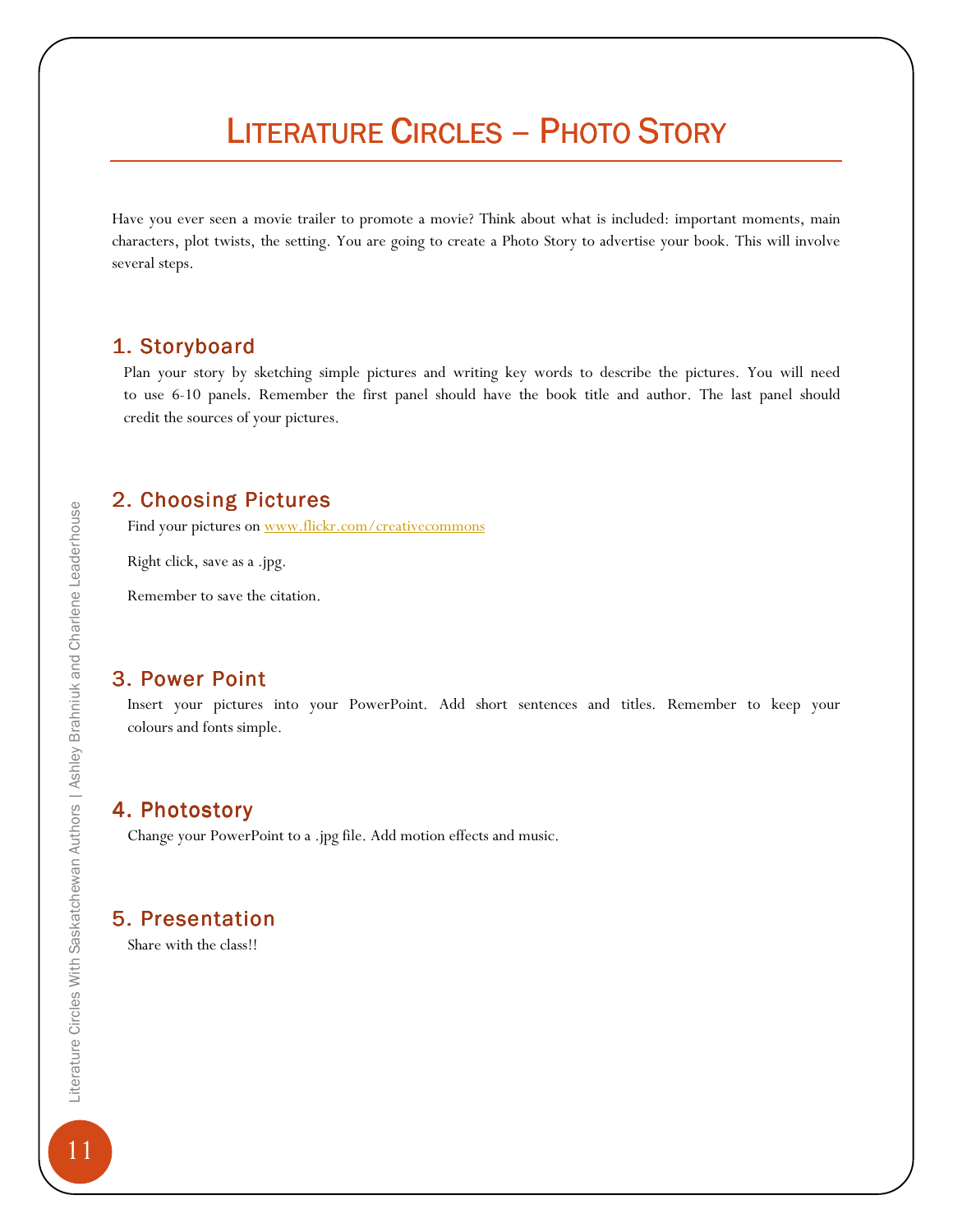## UNIT EVALUATION

| What Worked: Effective Teaching Strategies                                       |  |  |  |  |  |  |
|----------------------------------------------------------------------------------|--|--|--|--|--|--|
| Subject: ______________                                                          |  |  |  |  |  |  |
| Inquiry Activity: ___________________________Grade: ____________________________ |  |  |  |  |  |  |
|                                                                                  |  |  |  |  |  |  |
| 1. What Worked                                                                   |  |  |  |  |  |  |
| Highlights:                                                                      |  |  |  |  |  |  |
| What was most successful for students?                                           |  |  |  |  |  |  |
| 2. What Has to Change                                                            |  |  |  |  |  |  |
| <b>Low Points:</b>                                                               |  |  |  |  |  |  |
| What would you not do again?                                                     |  |  |  |  |  |  |
| 3. What Could Improve                                                            |  |  |  |  |  |  |
| How would you change this activity for the next time?                            |  |  |  |  |  |  |
|                                                                                  |  |  |  |  |  |  |
|                                                                                  |  |  |  |  |  |  |